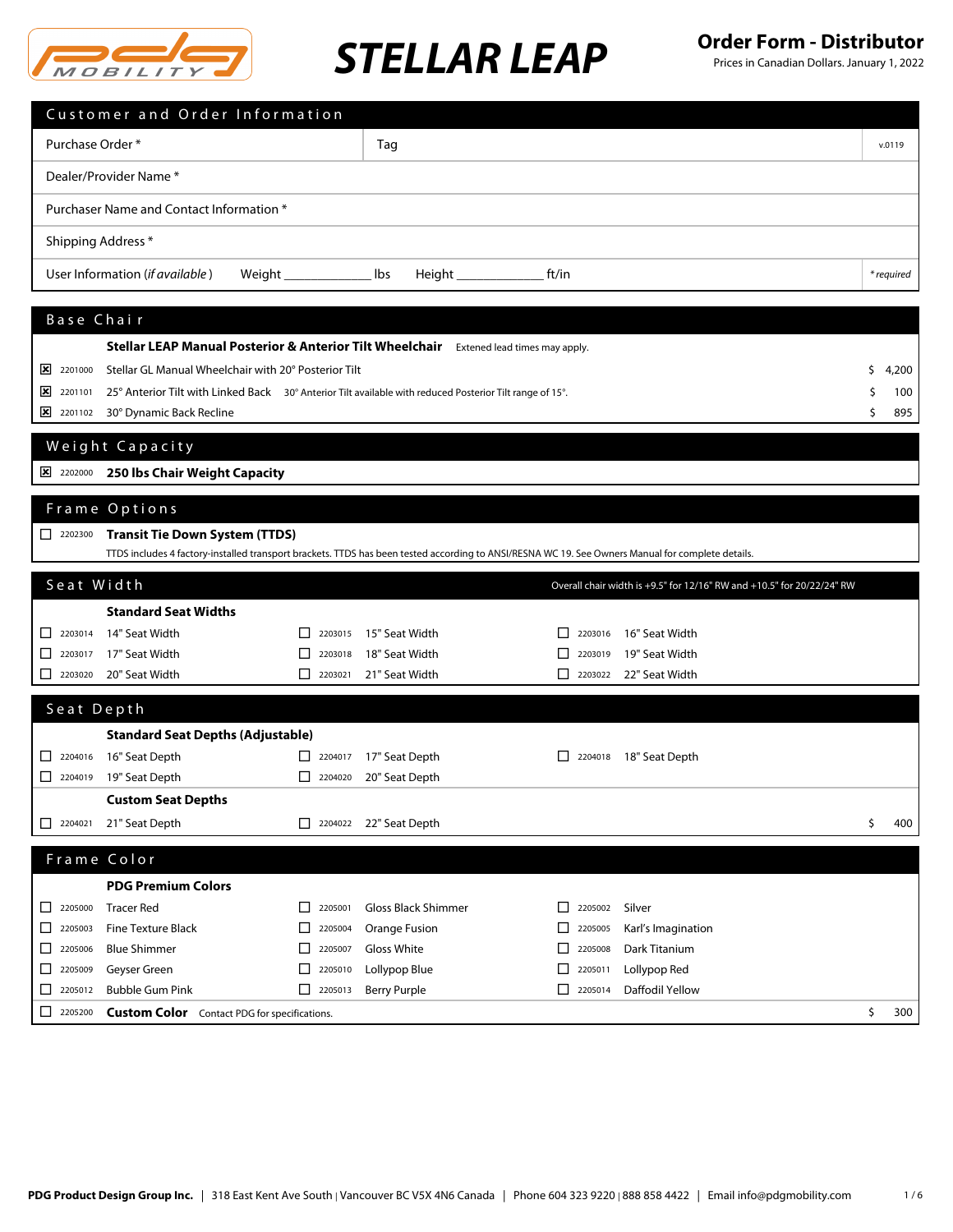

| Armrests                                                        |                                                                                                                                                                                                                                                                         |    |     |  |
|-----------------------------------------------------------------|-------------------------------------------------------------------------------------------------------------------------------------------------------------------------------------------------------------------------------------------------------------------------|----|-----|--|
| $\Box$ 2206000                                                  | <b>No Armrests</b>                                                                                                                                                                                                                                                      |    |     |  |
|                                                                 | Single Post Height Adjustable Armrests                                                                                                                                                                                                                                  | \$ | 295 |  |
| $\Box$ 2206111                                                  | 8"-11" Range<br>2206114 10"-14" Range                                                                                                                                                                                                                                   |    |     |  |
|                                                                 | <b>Dual Post Height Adjustable Armrests</b>                                                                                                                                                                                                                             | \$ | 295 |  |
| $\Box$ 2206211                                                  | 8"-11" Range<br>2206214 10"-14" Range<br>2206216 12"-16" Range                                                                                                                                                                                                          |    |     |  |
|                                                                 | Fixed Height Armrests (12") Full Length Armpad only.                                                                                                                                                                                                                    |    |     |  |
| $\begin{array}{ c c c c c } \hline \quad & 2206100 \end{array}$ | Single Post<br>$\Box$ 2206200 Dual Post                                                                                                                                                                                                                                 |    |     |  |
|                                                                 | Armrest Height If provided, Armrests will be set to this height by PDG. If left blank, the default setting will be used.                                                                                                                                                |    |     |  |
|                                                                 | Seat Pan to top of Armrest:<br>Does not include height of Armpad<br>➢                                                                                                                                                                                                   |    |     |  |
|                                                                 | Armrest Position Indicate preference for Armrest position. If left blank, the default setting will be used.<br>In the interest of maintaining chair stabily and avoiding interferance with other chair functions, PDG may not be able to accommodate stated preference. |    |     |  |
| $\begin{array}{ c c }\n\hline\n2206401\n\end{array}$            | $\Box$ 2206402 Mid<br>$\Box$ 2206403 Front<br>Rear                                                                                                                                                                                                                      |    |     |  |
|                                                                 | Locking Flip-up<br>Not recommended for users with excessive strength or tone.                                                                                                                                                                                           | Ŝ. | 295 |  |
|                                                                 | Not compatible with Fold Down Back, Clothing Guards, Back Upholstery. Available with Full Length and Desk Length Armpads.                                                                                                                                               |    |     |  |
| 2206310<br>ப                                                    | Set at 10"<br>2206311 Set at 11"<br>$\Box$ 2206312 Set at 12"<br>$\mathsf{L}$                                                                                                                                                                                           |    |     |  |
| 2206313<br>$\mathsf{L}$                                         | Set at 13"<br>$\Box$ 2206314 Set at 14"                                                                                                                                                                                                                                 |    |     |  |
| Armpads                                                         |                                                                                                                                                                                                                                                                         |    |     |  |
|                                                                 |                                                                                                                                                                                                                                                                         |    |     |  |
| $\begin{array}{ c c c c c } \hline \quad & 2207100 \end{array}$ | <b>Regular Armpads</b>                                                                                                                                                                                                                                                  |    |     |  |
|                                                                 | Desk Length - 2" x 10"<br>$\boxed{\phantom{1}}$ 2207101<br>Full Length - 2" x 14"                                                                                                                                                                                       |    |     |  |
| 2207105                                                         | <b>Waterfall Armpads</b>                                                                                                                                                                                                                                                | \$ | 115 |  |
|                                                                 | Desk Length - 2" x 10"<br>2207106 Full Length - $2" \times 14"$                                                                                                                                                                                                         | Ŝ. |     |  |
|                                                                 | <b>Wide Armpads</b> May interfere with wheels in some tilt configurations.<br>Desk Length - 3" x 10"<br>2207111 Full Length - $3" \times 12"$                                                                                                                           |    | 200 |  |
|                                                                 | Gel Armpads May interfere with wheels in some tilt configurations.                                                                                                                                                                                                      | Ś. | 135 |  |
|                                                                 | 2207120 Full Length - 2" x 12"<br>2207121 Full Length - 3.5" x 12"                                                                                                                                                                                                      |    |     |  |
|                                                                 | <b>Contour Arm Trough with Hand Pad</b> May interfere with wheels in some tilt configurations.                                                                                                                                                                          | \$ | 125 |  |
| $\begin{array}{ c c }\n\hline\n\end{array}$ 2207130             | Right (4.5" x 18")<br>2207131 Left $(4.5" \times 18")$                                                                                                                                                                                                                  |    |     |  |
|                                                                 |                                                                                                                                                                                                                                                                         |    |     |  |
|                                                                 | Armrest Options                                                                                                                                                                                                                                                         |    |     |  |
|                                                                 | Armrest Wideners Move Armrests outward by 1" on each side. Do not increase seat size.                                                                                                                                                                                   |    |     |  |
| ⊔<br>2207210                                                    | For Single Post Armrests<br>May cause tilt interference at lower Seat Height and/or Seat Depth settings.                                                                                                                                                                | \$ | 195 |  |
| $\Box$ 2207220                                                  | <b>For Dual Post Armrests</b><br>Limits tilt. Not compatible with 20", 22", or 24" Rear Wheels, Clothing Guards.                                                                                                                                                        | \$ | 375 |  |
|                                                                 | <b>Armrest Extensions</b><br>Not compatible with Flip-up or Single Post Armrests.                                                                                                                                                                                       | \$ | 75  |  |
| $\Box$ 2207400                                                  | 3" Extension - Forward<br>2207401 3" Extension - Rearward                                                                                                                                                                                                               |    |     |  |
|                                                                 |                                                                                                                                                                                                                                                                         |    |     |  |
| Seat Pan                                                        |                                                                                                                                                                                                                                                                         |    |     |  |
| $\begin{array}{ c c }\n\hline\n\end{array}$ 2208000             | <b>No Seat Pan</b>                                                                                                                                                                                                                                                      |    |     |  |
| 2208001<br>ப                                                    | <b>Solid Aluminum Seat Pan</b>                                                                                                                                                                                                                                          | \$ | 135 |  |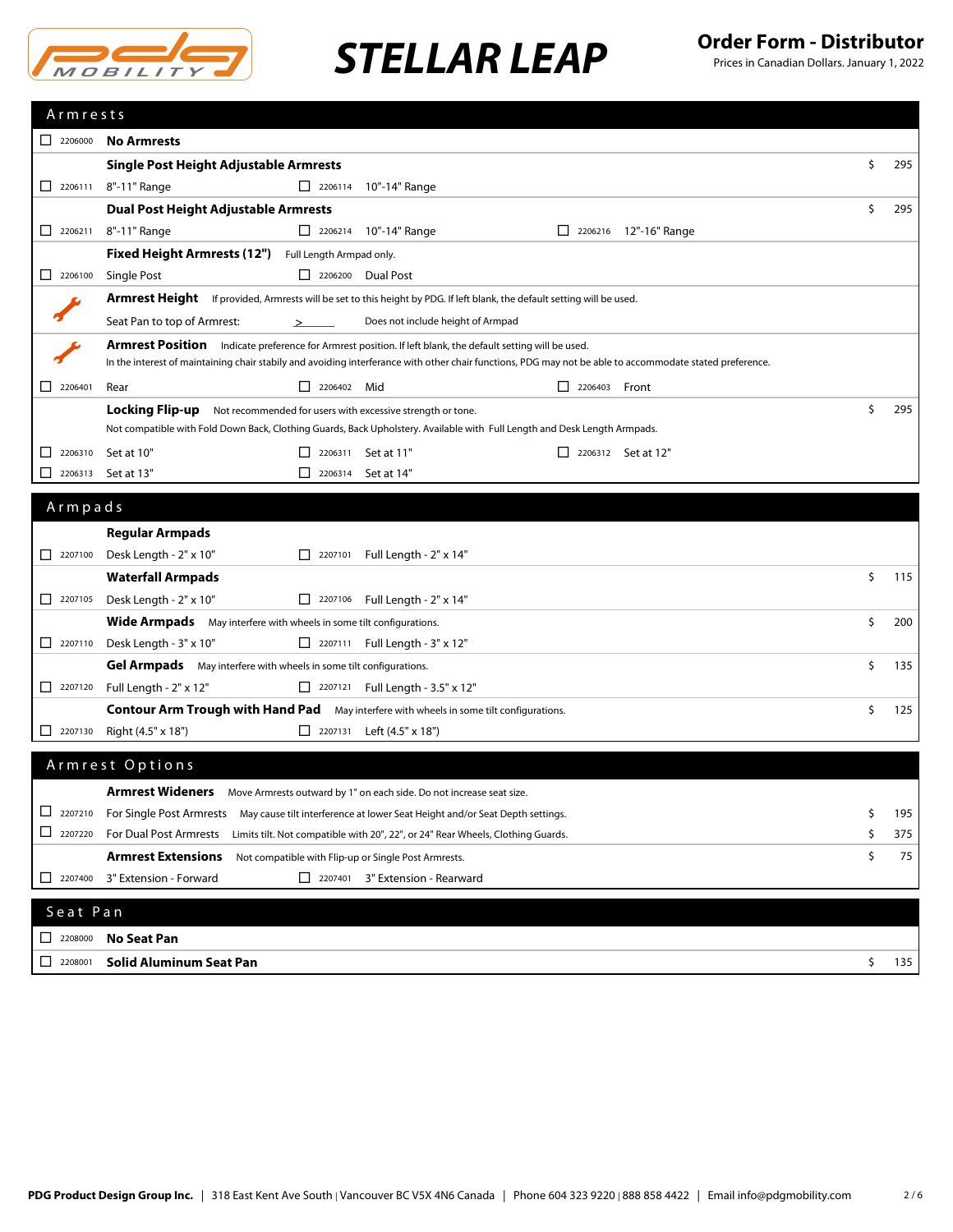

| Seat Height                                                                                                                     |                                                                                                                                                                 |    |     |  |  |  |
|---------------------------------------------------------------------------------------------------------------------------------|-----------------------------------------------------------------------------------------------------------------------------------------------------------------|----|-----|--|--|--|
| Don't<br>Select desired Seat-to-Floor Height STF Height is adjustable within the range of the chosen Subframe Plate (Low/High). |                                                                                                                                                                 |    |     |  |  |  |
| ➤<br>forget                                                                                                                     | Low                                                                                                                                                             |    |     |  |  |  |
|                                                                                                                                 | High<br>13"<br>14"<br>15"<br>16"<br>17"<br>18"<br>15"<br>17"<br>18"<br>19"<br><b>RW</b><br><b>RW</b><br>16"<br>20"                                              |    |     |  |  |  |
|                                                                                                                                 | 12"<br>12"<br>□<br>□<br>□<br>$\Box$<br>$\Box$<br>□<br>□<br>□                                                                                                    |    |     |  |  |  |
|                                                                                                                                 | Casters<br>16"<br>16"<br>$\Box$<br>$\Box$<br>$\Box$<br>$\Box$<br>$\Box$<br>$\Box$<br>$\Box$<br>$\Box$                                                           |    |     |  |  |  |
|                                                                                                                                 | ్తే<br>20"<br>□<br>$\Box$<br>$\Box$<br>$\Box$<br>20"<br>□<br>$\Box$<br>$\Box$<br>$\Box$                                                                         |    |     |  |  |  |
|                                                                                                                                 | 22"<br>$\Box$<br>22"<br>$\Box$<br>$\Box$<br>$\Box$<br>□<br>□<br>□<br>□<br>24"<br>$\Box$<br>$\Box$<br>24"<br>$\Box$<br>$\Box$<br>$\Box$<br>□<br>$\Box$<br>$\Box$ |    |     |  |  |  |
|                                                                                                                                 |                                                                                                                                                                 |    |     |  |  |  |
|                                                                                                                                 | High<br>Low                                                                                                                                                     |    |     |  |  |  |
|                                                                                                                                 | Casters<br>$17"$<br>13"<br>14"<br>15"<br>16"<br>17"<br>18"<br>15"<br>18"<br>19"<br>20"<br><b>RW</b><br><b>RW</b><br>16"                                         |    |     |  |  |  |
|                                                                                                                                 | 16"<br>16"<br>$\Box$<br>$\Box$<br>$\Box$<br>$\Box$<br>□<br>□<br>□<br>$\Box$<br>్లే                                                                              |    |     |  |  |  |
|                                                                                                                                 | 24"<br>□<br>$\Box$<br>24"<br>□<br>$\Box$<br>$\Box$<br>□<br>□<br>□                                                                                               |    |     |  |  |  |
| Casters                                                                                                                         |                                                                                                                                                                 |    |     |  |  |  |
|                                                                                                                                 |                                                                                                                                                                 |    |     |  |  |  |
|                                                                                                                                 | <b>Urethane Casters</b><br>8" Casters are compatible only with 16" and 24" Rear Wheels.                                                                         |    |     |  |  |  |
| 2211061<br>⊔                                                                                                                    | 6" x 1.25" Caster size<br>2211081 8" x 1.25" Caster size                                                                                                        |    |     |  |  |  |
| 2211063<br>$\Box$                                                                                                               | 6" x 1.50" Caster size                                                                                                                                          | \$ | 85  |  |  |  |
| 2211084                                                                                                                         | 8" x 2.00" Caster size                                                                                                                                          | \$ | 135 |  |  |  |
|                                                                                                                                 | <b>Pneumatic Casters</b><br>8" Casters are compatible only with 16" and 24" Rear Wheels.                                                                        |    |     |  |  |  |
| 2211161<br>ப                                                                                                                    | 6" x 1.25" Caster size                                                                                                                                          | \$ | 110 |  |  |  |
| □<br>2211181                                                                                                                    | 8" x 1.25" Caster size                                                                                                                                          | \$ | 120 |  |  |  |
| $\Box$<br>2211184                                                                                                               | 8" x 2.00" Caster size                                                                                                                                          | \$ | 150 |  |  |  |
| 2211260<br>⊔                                                                                                                    | Frog Legs 6" x 1.50" Aluminum Soft-Roll Casters                                                                                                                 | \$ | 275 |  |  |  |
| $\Box$ 2211400                                                                                                                  | Frog Legs Suspenison Forks Not compatible with 12" Rear Wheels. Requires 6" Soft-Roll Caster.                                                                   | \$ | 695 |  |  |  |
|                                                                                                                                 |                                                                                                                                                                 |    |     |  |  |  |
|                                                                                                                                 |                                                                                                                                                                 |    |     |  |  |  |
|                                                                                                                                 | Rear Wheels                                                                                                                                                     |    |     |  |  |  |
|                                                                                                                                 | <b>Composite Wheels</b>                                                                                                                                         |    |     |  |  |  |
| 2212012                                                                                                                         | 12" Wheel size<br>$\Box$ 2212016 16" Wheel size<br>$\Box$ 2212020 20" Wheel size                                                                                |    |     |  |  |  |
|                                                                                                                                 | 22" Wheel size<br>$\Box$ 2212024<br>24" Wheel size                                                                                                              |    |     |  |  |  |
|                                                                                                                                 | <b>Spoke Wheels</b>                                                                                                                                             | \$ | 75  |  |  |  |
|                                                                                                                                 | 20" Wheel size<br>$\Box$ 2212122 22" Wheel size<br>$\Box$ 2212124 24" Wheel size                                                                                |    |     |  |  |  |
|                                                                                                                                 | 24" Heavy Duty Spoke Wheels                                                                                                                                     | \$ | 350 |  |  |  |
|                                                                                                                                 | Rear Wheel Position Indicate Rear Wheel positioning preference. If left blank, the default setting will be used.                                                |    |     |  |  |  |
|                                                                                                                                 | In the interest of maintaining chair stabily and avoiding interferance with other chair functions, PDG may not be able to accommodate stated preference.        |    |     |  |  |  |
|                                                                                                                                 | 2212402 Mid<br>$\Box$ 2212403 Front<br>Rear                                                                                                                     |    |     |  |  |  |
|                                                                                                                                 |                                                                                                                                                                 |    |     |  |  |  |
| Axle Type                                                                                                                       |                                                                                                                                                                 |    |     |  |  |  |
| $\begin{array}{ c c c c c } \hline \quad & 2213000 \\\hline \end{array}$                                                        | <b>Quick Release Rear Axles</b>                                                                                                                                 |    |     |  |  |  |
| $\Box$ 2213010                                                                                                                  | <b>Fixed Rear Axles</b>                                                                                                                                         |    |     |  |  |  |
|                                                                                                                                 |                                                                                                                                                                 |    |     |  |  |  |
| Rear Tires                                                                                                                      |                                                                                                                                                                 |    |     |  |  |  |
| $\begin{array}{ c c c c c } \hline \quad & 2214000 \end{array}$                                                                 | <b>Urethane Tires</b>                                                                                                                                           |    |     |  |  |  |
| 2214010<br>⊔                                                                                                                    | <b>Pneumatic Tires</b><br>May result in a finished Seat Height 1/2" greater than stated.                                                                        | \$ | 60  |  |  |  |
| $\begin{array}{ c c c c c c } \hline \quad & 2214020 \end{array}$                                                               | Pneumatic Tires with Flat-Free Inserts May result in a finished Seat Height 1/2" greater than stated. Not available with Spoke Wheels.                          | \$ | 95  |  |  |  |
|                                                                                                                                 |                                                                                                                                                                 |    |     |  |  |  |
| Handrims                                                                                                                        | Handrims are only available with 20", 22", and 24" Rear Wheels.                                                                                                 |    |     |  |  |  |
|                                                                                                                                 | <b>No Handrims</b>                                                                                                                                              |    |     |  |  |  |
| $\Box$<br>2215010                                                                                                               | <b>Standard Handrims</b>                                                                                                                                        |    |     |  |  |  |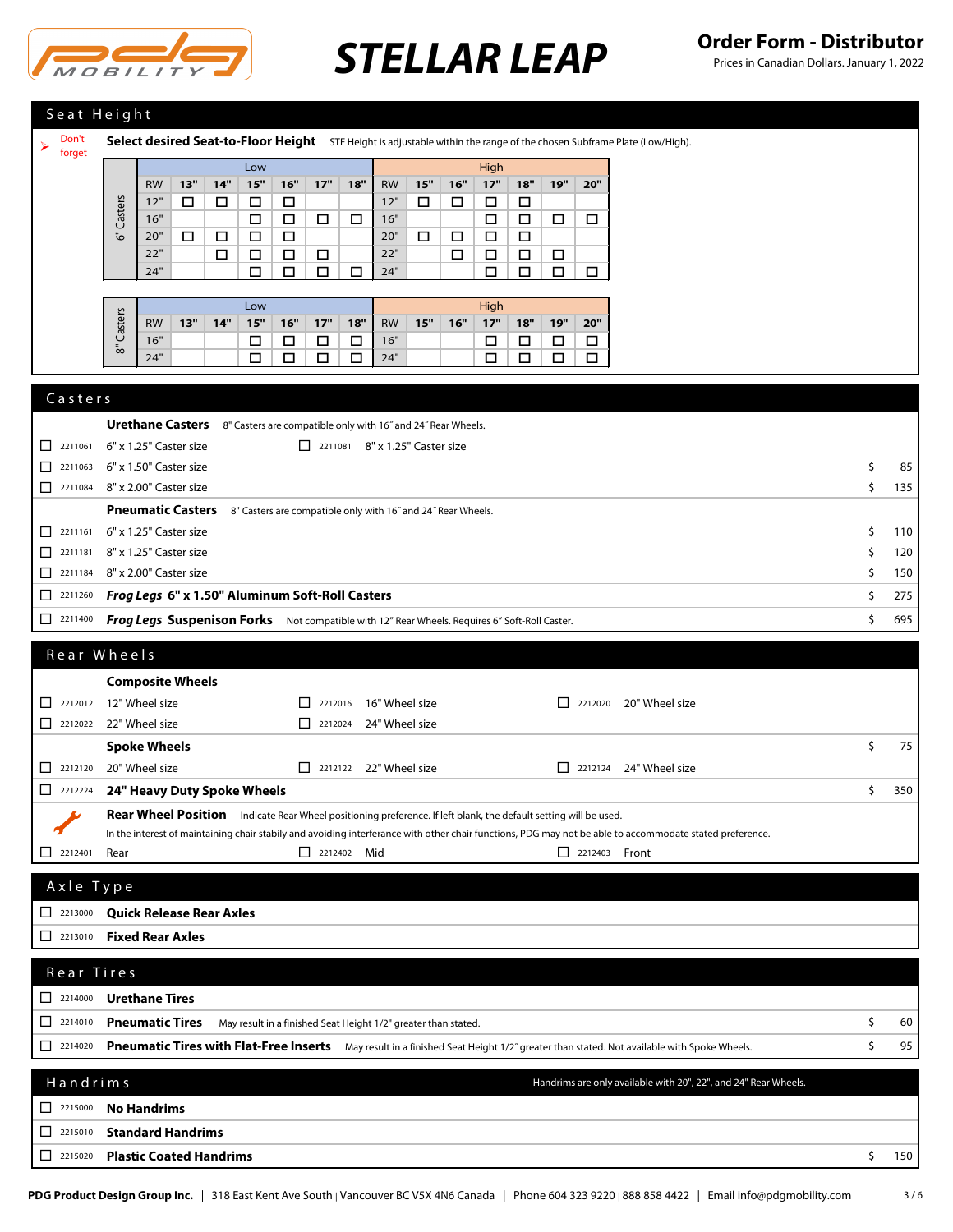

|                                                                   | Wheel Locks & Brakes                                                                                                                                       |           |
|-------------------------------------------------------------------|------------------------------------------------------------------------------------------------------------------------------------------------------------|-----------|
|                                                                   | <b>User Wheel Locks</b>                                                                                                                                    |           |
|                                                                   | Push to Lock<br>$\Box$ 2216020 Pull to Lock                                                                                                                |           |
| 2216030<br>ப                                                      | <b>Attendant Wheel Locks (Push to Lock)</b>                                                                                                                | \$<br>85  |
| □<br>2216040                                                      | User & Attendant Wheel Locks Available with 20", 22", or 24" Rear Wheels only. Not compatible with Drum Brakes.                                            | \$<br>125 |
| 2216300<br>ப                                                      | Drum Brakes Dual trigger activation (right/left side activated independently). Available with 20" Rear Wheels only.                                        | \$<br>995 |
|                                                                   |                                                                                                                                                            |           |
|                                                                   | Wheel Lock Options                                                                                                                                         |           |
| $\Box$ 2216100                                                    | Wheel Lock Extensions Not compatible with Attendant Wheel Lock.                                                                                            | \$<br>60  |
| $\Box$ 2216200                                                    | Hill Holders Requires Pneumatic Rear Tires with Flat-Free Inserts.                                                                                         | \$<br>450 |
|                                                                   | Anti-Tippers                                                                                                                                               |           |
| 2217010                                                           | Rear Anti-Tippers Required Safety Option.                                                                                                                  | \$<br>75  |
|                                                                   | <b>Front Anti-Tippers</b>                                                                                                                                  | \$<br>795 |
| □<br>2217030                                                      | <b>Heavy Duty Rear Anti-Tipper</b>                                                                                                                         | \$<br>895 |
|                                                                   | Provides additional rearward stability for users with excessive movement. Not compatible with Attendant Wheel Locks, IV Pole, O2 Holder.                   |           |
|                                                                   |                                                                                                                                                            |           |
| Back Posts                                                        |                                                                                                                                                            |           |
|                                                                   | <b>Back Post Style</b>                                                                                                                                     |           |
|                                                                   | Push Bar Back<br>2218020 Cane Handle Back Not compatible with Headrest Mounting Plate.                                                                     |           |
|                                                                   | Back Post Height Measured from the Seat Pan to the Handle.                                                                                                 |           |
| $\begin{array}{ c c }\n\hline\n2218420\n\end{array}$              | Short (17")<br>$\Box$ 1518425 Tall (23")                                                                                                                   |           |
|                                                                   | <b>Seat to Back Angle</b>                                                                                                                                  |           |
| 2219090<br>ΙI<br>2219114<br>ப                                     | Set at 90°<br>$\Box$ 2219098<br>Set at 98°<br>П<br>2219106 Set at 106°<br>Set at 114°<br>$\Box$ 2219122 Set at 122°                                        |           |
|                                                                   |                                                                                                                                                            |           |
|                                                                   | Back Options                                                                                                                                               |           |
|                                                                   | Angle/Height Adjustable Push Bar Handle Not compatible with Headrest Mounting Plate or Cane Handle Back.                                                   | \$<br>150 |
|                                                                   | $\boxed{\phantom{1}}$ 2219011<br><b>Button on Outside</b><br>Button on Inside                                                                              |           |
| □<br>2219210                                                      | 10" Backrest Extension Not compatible with Angle/Height Adjustable Push Bar Handle.                                                                        | \$<br>195 |
|                                                                   | <b>Headrest Mounting Plate</b>                                                                                                                             | \$<br>95  |
|                                                                   | Not compatible with Backrest Extension, Angle/Height Adjustable Push Bar, Cane Handle Back. Not required if mounting to a solid Back.                      |           |
| 2219220                                                           | <b>Fold Down Back</b>                                                                                                                                      |           |
|                                                                   | Back Upholstery                                                                                                                                            |           |
| $\begin{array}{ c c c }\n\hline\n2220000\n\end{array}$            | <b>No Back Upholstery</b>                                                                                                                                  |           |
|                                                                   | <b>Standard Upholstery</b><br>Not available with Cane Handle Back.                                                                                         | \$<br>265 |
| $\begin{array}{ c c c c c c } \hline \quad & 2220418 \end{array}$ | $\Box$ 2220421 Regular (21" Height)<br>Short (18" Height)                                                                                                  |           |
| $\begin{array}{ c c }\n\hline\n\end{array}$ 2220450               | Tension Adjustable Upholstery Height of Upholstery is 16". Not available with Cane Handle Back.                                                            | \$<br>365 |
|                                                                   | Position of Upholstery Select the desired position of the top of the Upholstery relative to the Seat Pan.                                                  |           |
|                                                                   | 23" Back Post<br>17" Back Post                                                                                                                             |           |
|                                                                   | 19"<br>20"<br>17"<br><b>19"</b><br>20"<br>21"<br>22"<br>23"<br>24"<br>25"<br>17"<br>21"<br>22"<br>23"<br>24"<br><b>Style</b><br>18"<br><b>Style</b><br>18" | 25"       |
|                                                                   | Short<br>$\Box$<br>Short<br>$\Box$<br>□<br>□<br>□<br>$\Box$<br>□<br>□                                                                                      |           |
|                                                                   | Regular<br>$\Box$<br>□<br>□                                                                                                                                |           |
|                                                                   | <b>Tension Adj</b><br>□<br>$\Box$<br>□<br>□                                                                                                                |           |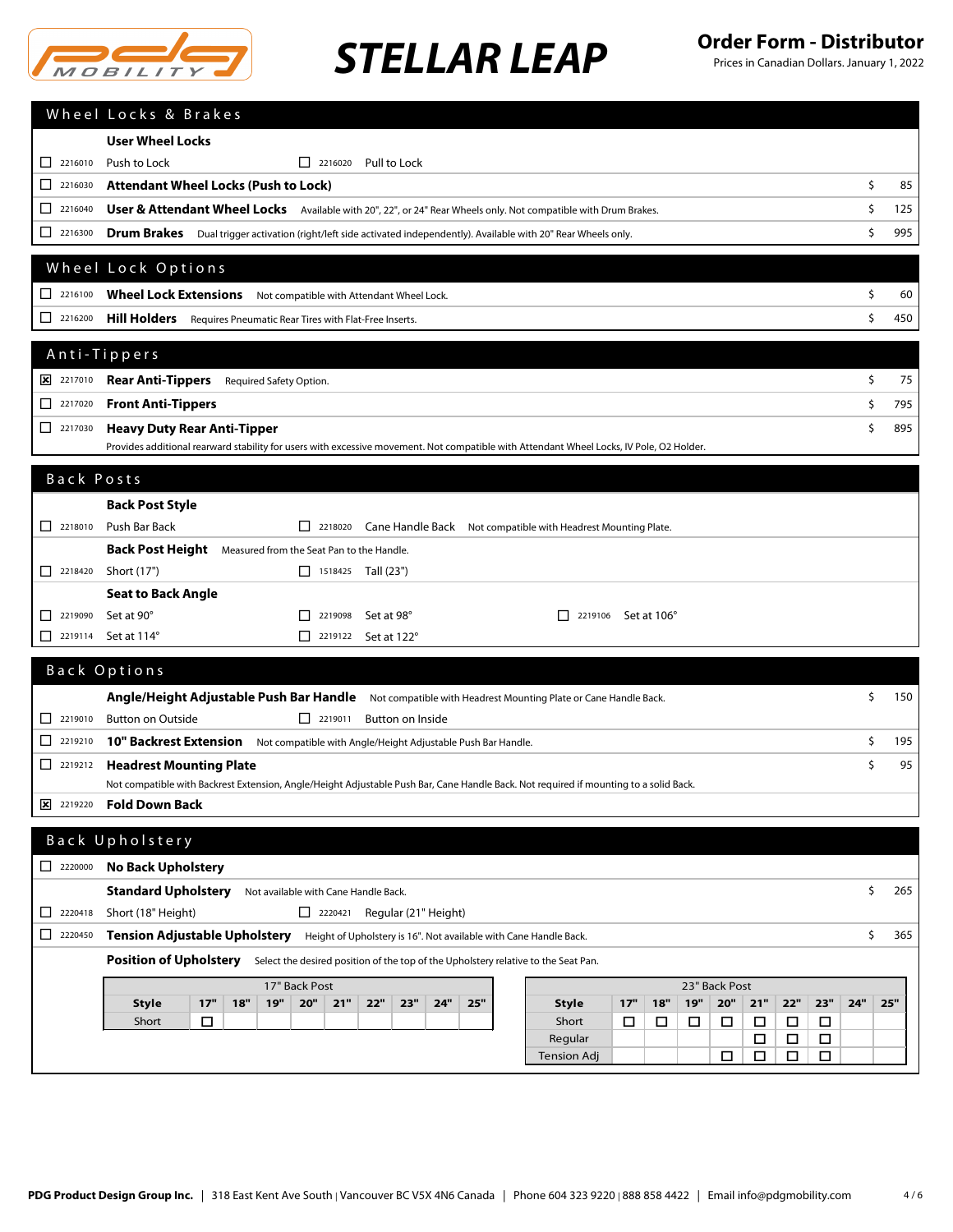

|                                                                             | Tilt Activation                                                                                                                                                              |    |         |
|-----------------------------------------------------------------------------|------------------------------------------------------------------------------------------------------------------------------------------------------------------------------|----|---------|
|                                                                             | Attendant Tilt only<br>Select trigger mounting location below.                                                                                                               |    |         |
| $\begin{array}{ c c c c c c } \hline \quad & 2223011 \\ \hline \end{array}$ | <b>Right Back Post</b><br>2223012 Left Back Post                                                                                                                             |    |         |
|                                                                             | User Tilt only<br>Full Length Arm Pads only. Select trigger mounting location below.                                                                                         | \$ | 100     |
| $\begin{array}{ c c }\n\hline\n2223021\n\end{array}$                        | <b>Right Armrest</b><br>$\Box$ 2223022 Left Armrest                                                                                                                          |    |         |
|                                                                             | Attendant & User Tilt Full Length Arm Pads only. Select trigger mounting locations below.                                                                                    | Ś. | 195     |
| 2223031<br>ΙI                                                               | <b>Right Back Post</b><br>2223032 Left Back Post                                                                                                                             |    |         |
| 2223041<br>ப                                                                | <b>Right Armrest</b><br>$\Box$ 2223042<br><b>Left Armrest</b>                                                                                                                |    |         |
| ப<br>2223400                                                                | Power Tilt 250 lbs Weight Capacity. 30° Anterior to 20° Posterior tilt range. Includes 2 batteries for off-chair charging. Minimum Seat Width is 16".                        |    | \$2,095 |
|                                                                             | Toggle Switch<br>$\begin{array}{ c c }\n\hline\n\end{array}$ 2223421<br>Installed on Right side<br>Installed on Left side                                                    |    |         |
|                                                                             | <b>Button Switch</b><br>Installed on Right side<br>Installed on Left side<br>П<br>2223431<br>2223432                                                                         |    |         |
|                                                                             | Not installed<br>Stealth Egg Switch<br>$\begin{array}{ c c }\n\hline\n\end{array}$ 2223440                                                                                   | Ŝ. |         |
|                                                                             | Optional for Egg Switch:<br>$\boxed{\phantom{1}}$ 2223445<br>Swing Away Mounting Hardware Not compatible with all Headrest makes and models.<br>Specify Headrest to be used: |    | 625     |
|                                                                             | Anterior Tilt Limit Total tilt range is 45°. Posterior Tilt equals 45° less the value selected below.                                                                        |    |         |
| П<br>2223220                                                                | Set at 20°<br>$\Box$ 2223225 Set at 25°<br>2223230 Set at 30°<br>$\mathsf{L}$                                                                                                |    |         |
|                                                                             |                                                                                                                                                                              |    |         |
|                                                                             | Front Rigging                                                                                                                                                                |    |         |
| $\Box$ 2225000                                                              | <b>No Front Rigging</b>                                                                                                                                                      |    |         |
|                                                                             | Easy-Out <sup>TM</sup> Front Rigging Effortless insertion and removal. No Hanger Bracket remains on frame. pdgmobility.com/easy-out                                          |    |         |
| $\Box$ 2225410                                                              | Fixed 70°                                                                                                                                                                    | \$ | 95      |
| 2225420<br>ப                                                                | Universal Angle Adjustable (0°-110°)<br>Set at angle: $>$<br>(use increments of 10°)                                                                                         | Ŝ  | 295     |
|                                                                             | Adjust angle by loosening one bolt. Tool-free leg-length adjustment. Front Rigging can interfere with casters in the 90-110° settings.                                       |    |         |
| Footplates                                                                  |                                                                                                                                                                              |    |         |
| $\begin{array}{ c c c }\n\hline\n2226010\n\end{array}$                      | <b>Composite Footplates</b>                                                                                                                                                  |    |         |
| 2226020<br>ப                                                                | Aluminum Angle Adjustable Footplates                                                                                                                                         | \$ | 165     |
| $2226030$                                                                   | <b>One Piece Fixed Footplate</b> Requires selection of Composite or Aluminum Angle Adjustable.                                                                               | \$ | 350     |
| □<br>2226040                                                                | One Piece Flip-up Footplate Requires selection of Composite or Aluminum Angle Adjustable.                                                                                    | \$ | 395     |
|                                                                             |                                                                                                                                                                              | \$ |         |
| □<br>2226050                                                                | Interlocking Angle Adjustable Footplates Available for Seat Widths up to 21" only.                                                                                           |    | 195     |
|                                                                             | Footrest/Legrest Accessories                                                                                                                                                 |    |         |
| 2227040                                                                     | <b>Length Adjustable Heel Loops</b>                                                                                                                                          | Ş  | 50      |
| □<br>2227050                                                                | <b>Bodypoint Padded Calf Strap</b>                                                                                                                                           | \$ | 195     |
|                                                                             |                                                                                                                                                                              |    |         |
|                                                                             | Front Rigging Extension Tubes                                                                                                                                                |    |         |
|                                                                             | <b>Regular Extension Tubes</b>                                                                                                                                               |    |         |
| □<br>2228010                                                                | Short 14"-18" for Easy-Out Front Rigging                                                                                                                                     |    |         |
| $\Box$<br>2228020                                                           | Long 18"-24" for Easy-Out Front Rigging                                                                                                                                      | \$ | 75      |
|                                                                             | Lower Leg Length If provided, Front Rigging will be set to this length by PDG. If left blank, the default setting will be used.                                              |    |         |
|                                                                             | ><br>Seat Pan to Foot Plates:<br>Measured along the length of the Front Rigging. Consider the height of your Seat Cushion.                                                   |    |         |
|                                                                             |                                                                                                                                                                              |    |         |
|                                                                             | Miscellaneous Options                                                                                                                                                        |    |         |
|                                                                             | Spoke Guards Available for 20"-24" Composite Rear Wheels. Made from durable and lightweight aluminum.                                                                        | \$ | 235     |
| 2230020<br>ப                                                                | $\begin{array}{ c c }\n\hline\n2230021\n\end{array}$<br>Frame Color<br>Black                                                                                                 |    | 345     |
| 2230110<br>ш                                                                | \$<br>IV Pole<br>Not compatible with HD Anti Tipper, Attendant Wheel Locks.                                                                                                  |    |         |
| □<br>2230120                                                                | <b>O2 Holder</b> Not compatible with HD Anti Tipper, Attendant Wheel Locks.                                                                                                  | \$ | 495     |
| ப<br>2230170                                                                | \$<br>Adhesive Back Hook Strip, 2" x 30" For Cushion mounting.                                                                                                               |    |         |